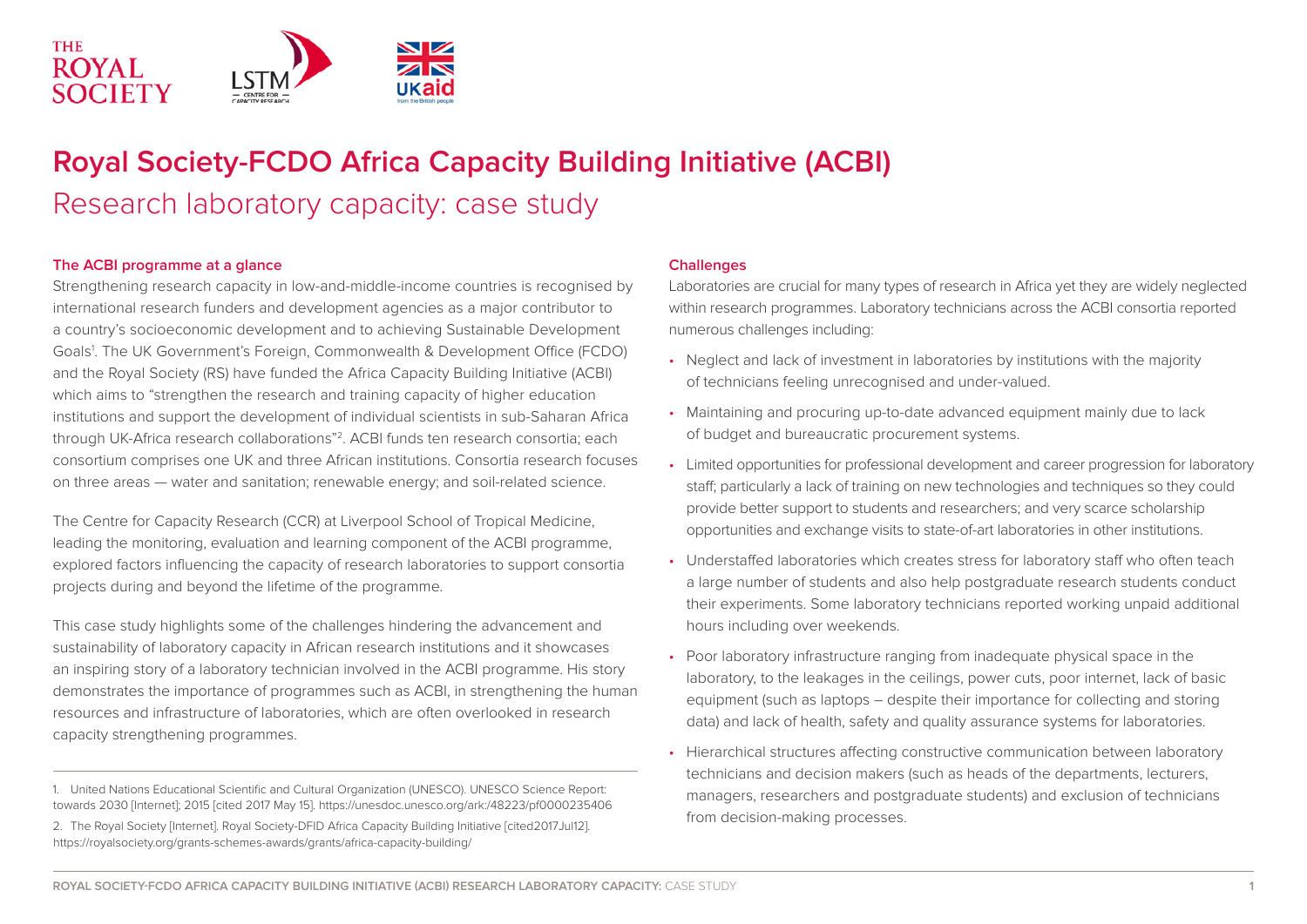## **Opportunities: Benard's story**

Benard Goga is a laboratory technologist at the chemistry department, Maseno University. One of Benard's main roles is assisting the undergraduate and postgraduate research students (including one of the ACBI PhD students) with their laboratory-based renewable energy-related research.

The principal investigators of Benard's consortium spotted an opportunity to train him in glassblowing and to equip his laboratory in Kenya with glassware bending and production. As a result, Benard spent three months learning glassblowing techniques in a specialised laboratory at the University of Nottingham. Benard is one of few technicians offered a transformative opportunity for an exchange visit to the UK through ACBI.

Benard expressed much gratitude for the training opportunity, describing the exchange visit as a "miracle" as he had previously had almost no opportunity for professional development. He was overwhelmed by the overall experience and recommended that such opportunities should be considered by other institutions across the ACBI consortia.

"When a scholarship or a sponsor come to our department, people usually think about students and lecturers. They don't think about technicians. So a technician can struggle to go to class with little money… Recognition of technicians is not there. We are being neglected…it's a challenge that we are facing… It's the first time in Maseno history when I was taken to Nottingham University to study glass blowing technology… I was assisting our student to my level best as technician in charge…then this opportunity came… I think the PIs discussed the best ways of – one: to empower, the capacity building was to empower a technician for the first time – to me it was a miracle and I was very much happy for sure…; second: we want to solve the problem of glasses in our university because some of the glasses we are using to do the practicals are very expensive and maybe if we want to bend the glass for an experiment to fit the kind of research we want, we do not have this kind of technology [at our labs] … I was considered because I was working with a PhD student [ACBI-affiliated], and they were considering who can go do it and bring the technology home… so that we can establish glassblowing lab in our department…"

### "To me, it was a miracle"

**Benard Goga, laboratory technologist at Maseno University.**



**Left:** Benard at an engagement event with the Royal Society in October 2019 in Lusaka, Zambia. **Right:** The Royal Society-FCDO ACBI affiliated laboratory technicians at an engagement event with CCR/LSTM in October 2019 in Lusaka, Zambia.

#### **How were data collected?**

Findings presented in this case study were derived from qualitative data, collected by the CCR research team through semi-structured in-depth interviews and focus group discussions (FGDs) with eighteen laboratory staff who were associated with the ACBI programme.

Laboratory staff highlighted the challenges hindering laboratory capacity strengthening in public research institutions in Africa; benefits attained through ACBI; and suggestions for optimising long-term impact and for sustaining capacity gains.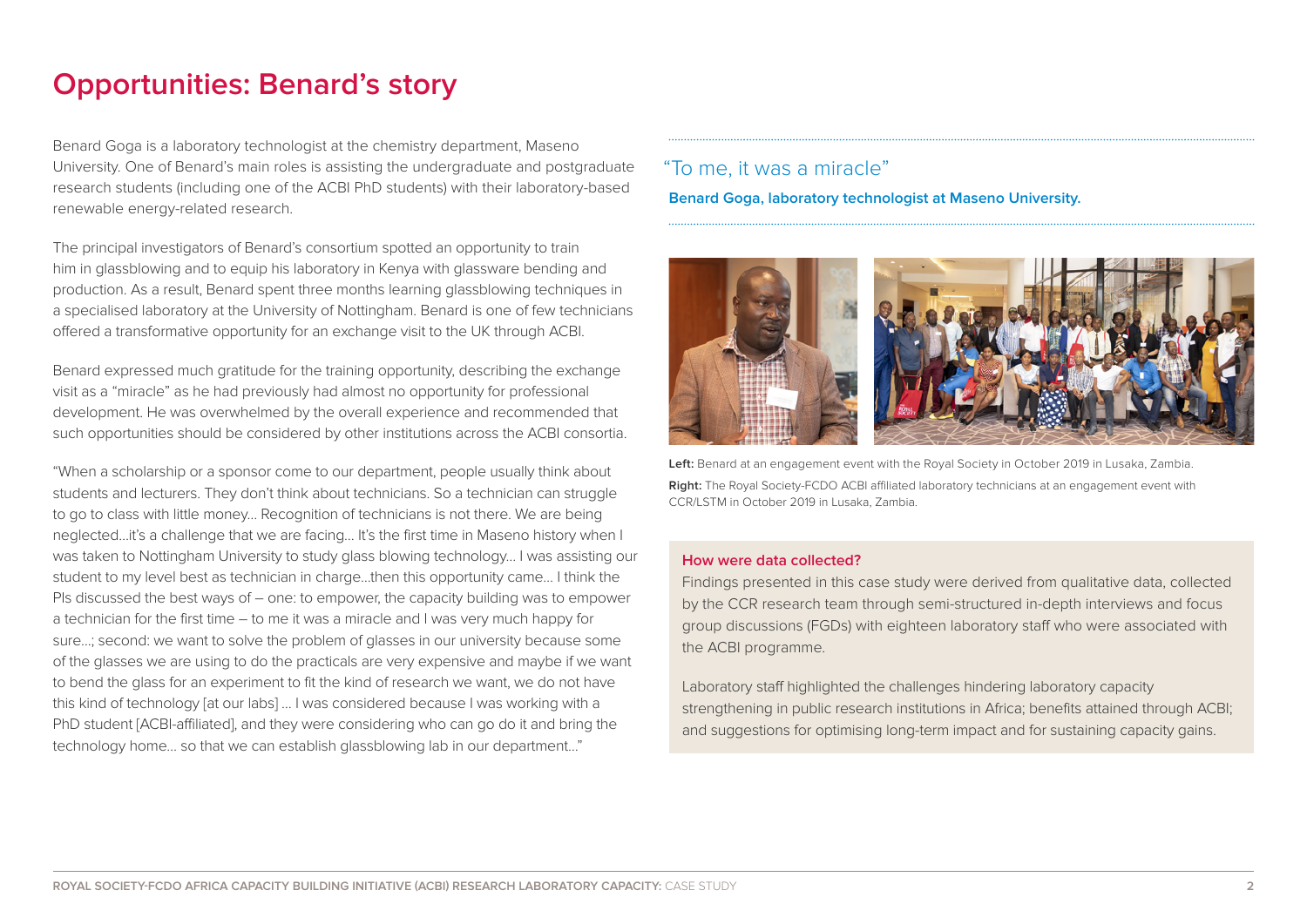#### **Unanticipated learning**

Besides gaining new technical skills in glassblowing, Benard highlighted some of the unanticipated learning and benefits he acquired during his exchange visit. These included best practices in health and safety, laboratory management, handling chemicals, networking, and establishing good relationships with other laboratory staff in the UK.

"In Nottingham before you go into any lab there is eye protective gadget you can wear goggles. ...in Nottingham it is the first thing you are meeting at the door. Gloves are everywhere. You can't be in the lab without lab coat."

He deemed such training and experiences as highly valuable, not only for motivating individual laboratory technicians and for strengthening their capacity, but also for their own laboratories and institutions.

"...me going to Nottingham was the best thing which the DFID (FCDO) project had thought of…. I really recommend this even if it is not only to the glassblowing technology. I recommend it because when you get exposed, you learn many things. Apart from the training I got in the lab, that was the first time I saw a standard lab with everything you require. In fact, by the time I was coming from Nottingham and going back to Maseno it took me some time to fit back into our system."

#### **Changes in laboratories' rules and regulations**

Upon his return to Maseno, Benard shared his learning with the chairman of the chemistry department and suggested ways to improve laboratories' health and safety measures to protect against dangerous chemicals. Benard has witnessed serious laboratory accidents and is keen to make laboratories a "safe place".

"Now from what I learned in Nottingham, I'm now tightening the rules to the student in my research lab, because I'm responsible for the lab…Now, before you bring me a letter, because usually, they write a letter so that I give them the space in the research lab, I insist, and we agreed, and there is a form being signed, that you'll not work in the lab without a lab coat, without wearing the eye-protective, because we have some which we had given the researchers. When I was in Nottingham it became part of me. I feel it SHOULD be done – not like before."

#### **Equitable relationships**

Benard addressed the importance of equitable relationships between laboratory technicians, students and supervisors or principle investigators. He praised the dynamics of such relationships at the University of Nottingham where he was working.

"Everybody was respected. Everybody was doing the right thing. Technicians were motivated. They were working for students... They are freely willing to help. Students also respected them. …when I went to Nottingham, I found my chair, where I was going to work, ready waiting for me. They put everything in place. I had my working corner, I had my glasses, I had my lab coat. Everything was ready and the communication was, if it is not 100% it's 99%."

Benard admired acts of kindness and appreciation that occurred between those in higher position such as a senior researcher and laboratory technicians giving the example of a professor who praised the hard work of laboratory technicians and encouraged them to strive for career progression. "To me, I think that's the best thing if we can do to technicians, it can motivate them. To me, that alone is enough to motivate me."

#### **Bringing the learning and technology home**

Upon his return, Benard submitted a report about his visit and suggested recommendations for the new glassblowing laboratory. The University of Maseno had already identified a laboratory and is currently in the process of refurbishing it for the glassblowing work. The University of Nottingham donated a full kit of glass blowing equipment and enabled shipping to Maseno.

"As we are talking today, we have the glasses, and we have the burner. The only challenge which we are still having is the preparation for the laboratory for the glass blowing because with glass blowing you cannot do it in any lab. You need to build a chimney for removing the mono-nitrogen oxides outside of the lab because when you inhale them, they become poisonous to you…so as we are talking we are at the process of doing that, but soon we will start a glass blowing laboratory in Maseno…there is a process going on. I have the tool, I have the glasses, we are just waiting for the completion of the renovation of our lab. There is lab which was identified by the university. The only challenge which we have is that the public university process is slow…"

The lead researcher at Maseno University has provided assurances that the set-up of the laboratory will be prioritised once they emerge from COVID-19 disruptions.